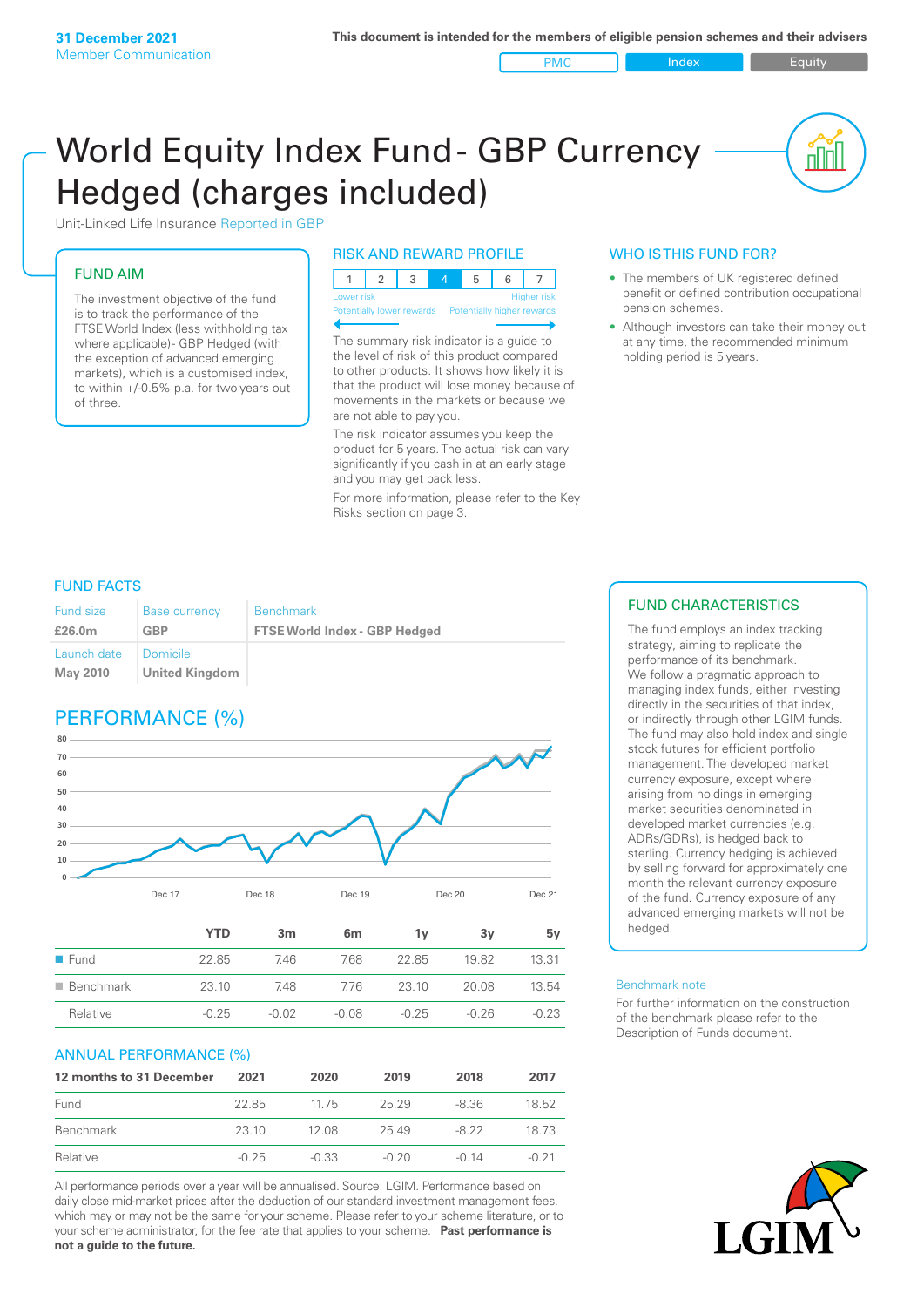Unit-Linked Life Insurance Reported in GBP

## PORTFOLIO BREAKDOWN

All data source LGIM unless otherwise stated. Totals may not sum due to rounding. In order to minimise transaction costs, the Fund will not always own all the assets that constitute the index and on occasion it will own assets that are not in the index. The number of fund holdings can differ from the index due to corporate events and proxy holdings.



## SECTOR (%)

| ■ Technology               | 24.9 |
|----------------------------|------|
| Consumer Discretionary     | 15.0 |
| $\blacksquare$ Industrials | 13.4 |
| $\blacksquare$ Financials  | 13.2 |
| ■ Health Care              | 118  |
| ■ Consumer Staples         | 6.0  |
| ■ Basic Materials          | 36   |
| ■ Energy                   | 3.3  |
| ■ Telecommunications       | 3.1  |
| $\blacksquare$ Other       | 5.8  |
|                            |      |

| <b>MARKET CAPITALISATION (%)</b> |  |
|----------------------------------|--|

| $\blacksquare$ Large | 81.9 |
|----------------------|------|
| $\blacksquare$ Mid   | 18.1 |

■ Top 10 holdings 17.8% Rest of portfolio 82.2% No. of holdings in fund 2,713 No. of holdings in index 2,666

## TOP 10 HOLDINGS (%)

| Apple                                     | 42  |
|-------------------------------------------|-----|
| Microsoft                                 | 38  |
| Amazon.Com                                | 2.2 |
| Alphabet A                                | 1.3 |
| Tesla                                     | 13  |
| Alphabet C                                | 12  |
| Meta Platforms A                          | 12  |
| <b>NVIDIA</b>                             | 11  |
| Taiwan Semiconductor Manufacturing Co 0.8 |     |
| Unitedhealth Group                        |     |
|                                           |     |

#### COUNTRY (%)

|   | <b>United States</b> | 64.3 |  |
|---|----------------------|------|--|
|   | Japan                | 6.7  |  |
| 4 | United Kingdom       | 4.1  |  |
|   | France               | 3.0  |  |
|   | Canada               | 2.7  |  |
| Œ | Switzerland          | 2.6  |  |
|   | Germany              | 2.4  |  |
|   | Australia            | 2.0  |  |
|   | Taiwan               | 2.0  |  |
|   | Other                | 10.3 |  |
|   |                      |      |  |



The Index Fund Management team comprises 25 fund managers, supported by two analysts. Management oversight is provided by the Global Head of Index Funds. The team has average industry experience of 15 years, of which seven years has been at LGIM, and is focused on achieving the equally important objectives of close tracking and maximising returns.